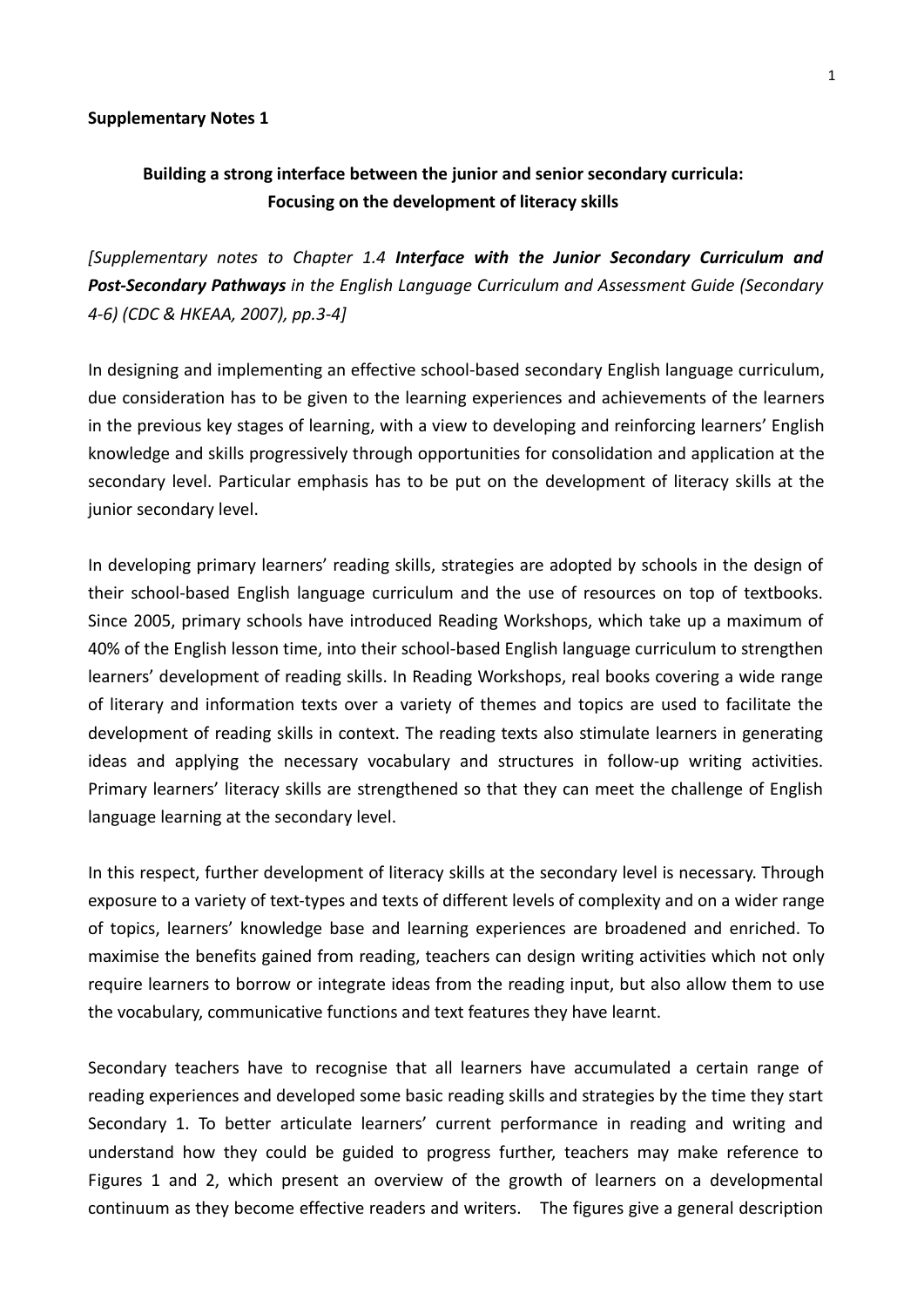of what the learning outcomes are in reading and writing, i.e. what learners are able to do in demonstrating the progressive development of literacy skills from the primary to secondary levels. They also describe in more detail how the learning outcomes are to be interpreted, as well as include underlying principles about developing learners' reading and writing skills respectively that are applicable across different stages of learning. By making reference to the progression as described in the two figures, together with assessment data gathered from various learning and assessment tasks, teachers can make informed decisions in relation to the following:

- Where to start with their learners
- Whether a text is easy or difficult for their learners
- Whether their learners are making the expected progress
- What to teach, what materials to select and what types of learning tasks to design
- How to help learners to become more effective readers and writers
- What their learners need in order to make progress

## **Depth of processing**

- Planning and providing opportunities for learners to progressively draw on skills that facilitate text processing which requires different levels of cognitive demand, e.g.
	- $\triangleright$  locating information by identifying key words
	- $\triangleright$  using a variety of decoding strategies to work out the meaning of unfamiliar words (such as knowledge of letter‐sound relationships, knowledge of prefixes and suffixes)
	- $\triangleright$  following the development of ideas and connecting ideas by using semantic and syntactic clues (such as use of cohesive devices, change of tenses, use of conditional structures)
	- $\triangleright$  recognising and understanding how texts are organised by using knowledge of text structure and rhetorical patterns (such as cause and effect, comparing and contrasting)
	- $\triangleright$  inferring ideas, feelings and opinions by using semantic clues (such as use of words with positive or negative connotations, use of subjunctive mood and rhetorical questions)
	- $\triangleright$  interpreting ideas and opinions presented within and across texts
	- $\triangleright$  synthesising ideas and opinions presented within and across texts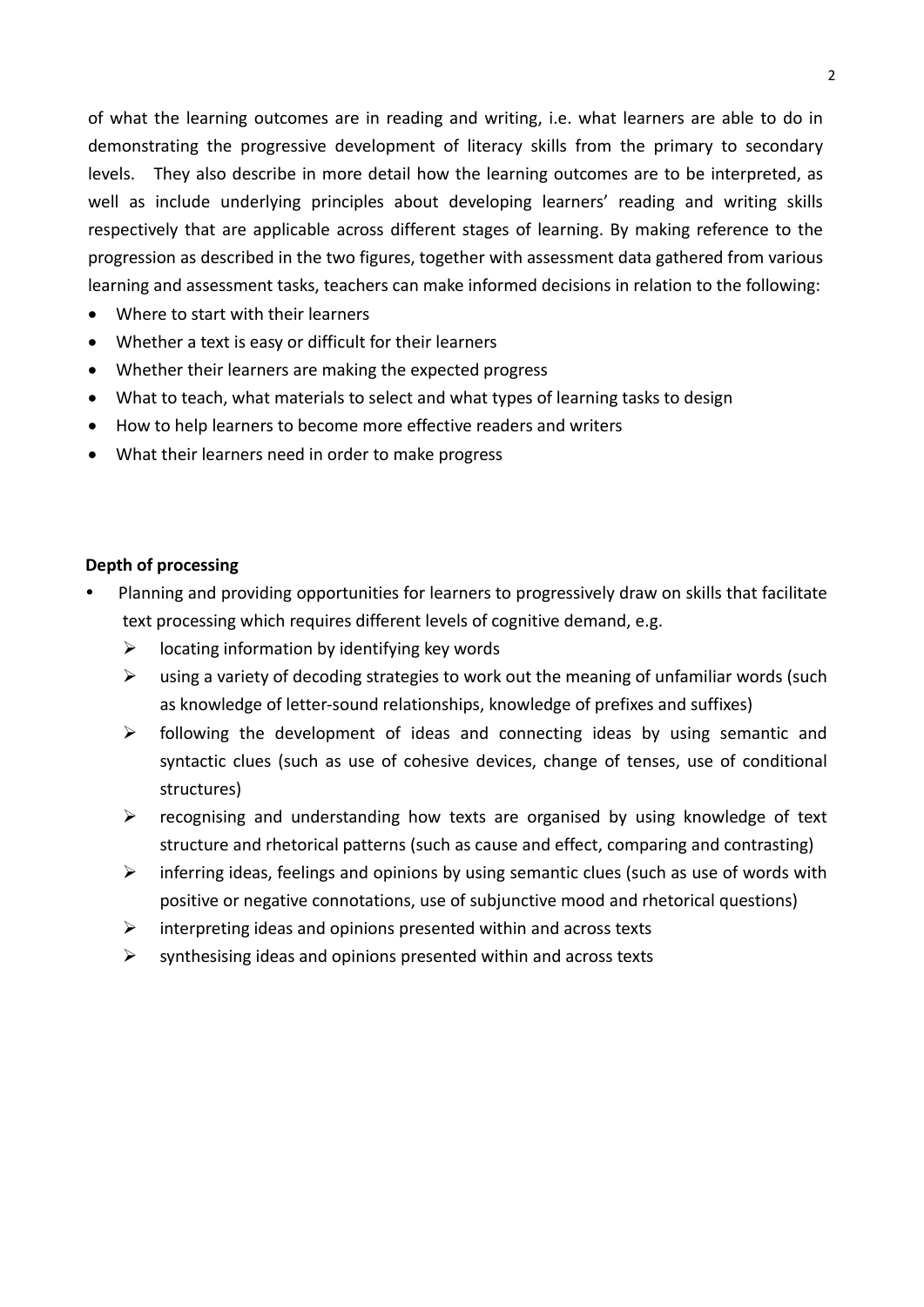

information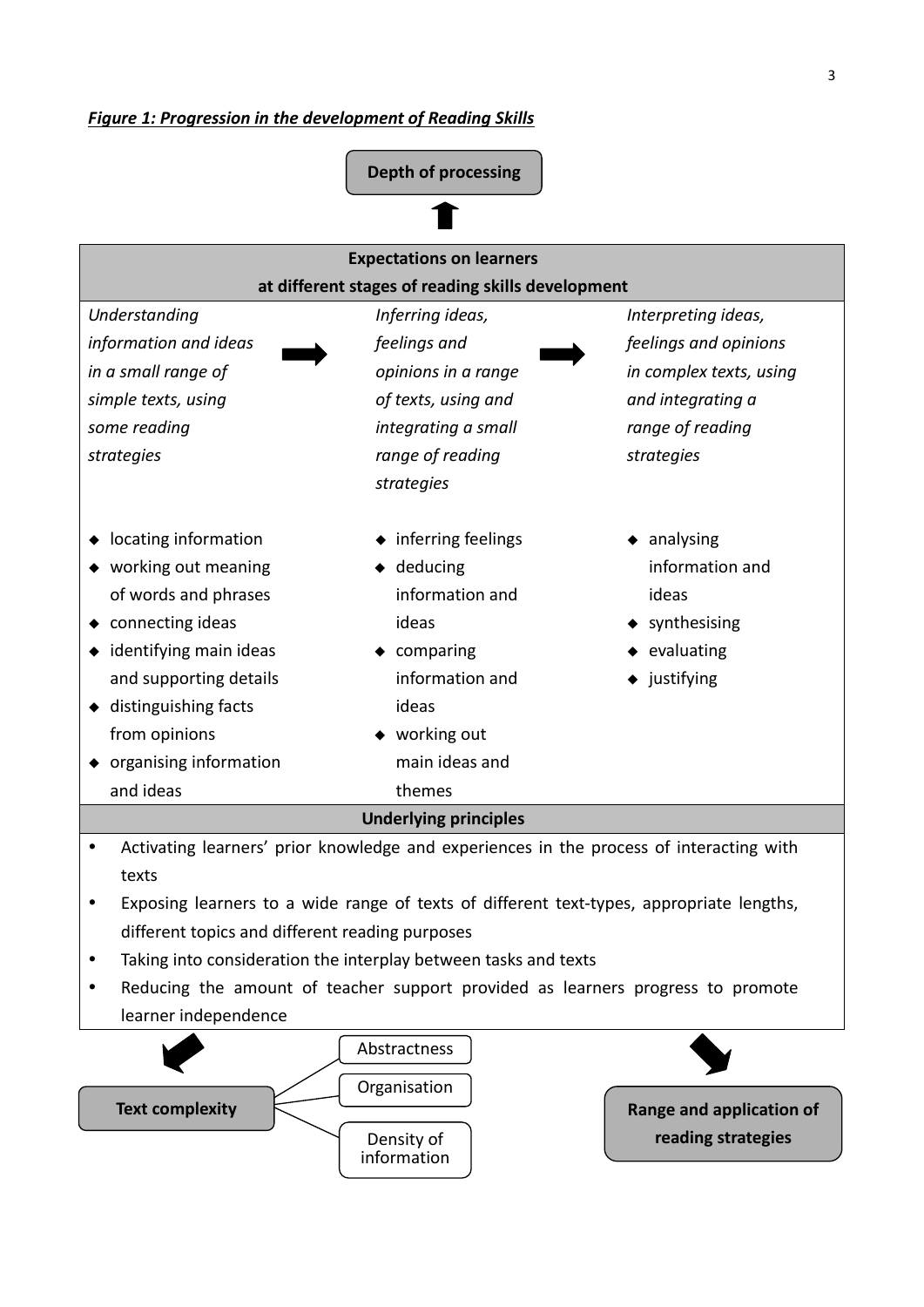# **Text complexity**

- Using a variety of both print and electronic texts to enhance learners' general knowledge and consolidate their skills and strategies in processing simple/complex texts with due consideration given to, e.g.
	- $\triangleright$  topics/themes (ranging from familiar topics such as teen problems to less familiar topics such as homeschooling and organ trade)
	- text‐types (such as literary and imaginative texts, newspaper articles, online posts on discussion forums, charts, signs, illustrations, comic strips, advertisements)
	- $\triangleright$  abstractness (such as stating information and ideas explicitly or implicitly through the use of figurative expressions)
	- $\triangleright$  density of information (such as embedded clauses, nominalisation)
	- $\triangleright$  stylistic elements (such as a range of language patterns to express different degrees of formality as well as tone and register)
	- $\triangleright$  text structure (such as paragraphing, headings and subheadings, sequencing of ideas)

# **Range and application of reading strategies**

- Teaching reading skills and strategies explicitly and in a progressive manner to help learners attack words, make meaning of the content, develop higher order thinking skills and extend learning of the content, e.g.
	- $\triangleright$  modelling what proficient readers do in the process of reading
	- $\triangleright$  using effective questioning before, while and after reading
- Using texts composed of a range of vocabulary items to sensitise learners to word formation, collocations, academic words and semantically related words
- Supporting the integrated use of language skills and extending learners' learning experience and knowledge by providing opportunities for them to respond to texts purposefully and critically, e.g.
	- $\triangleright$  examining the topic/theme of the texts from various perspectives
	- $\triangleright$  expressing like/dislike about characters in stories
	- $\triangleright$  inferring writer's point of view
	- $\triangleright$  making connection with the world or other texts they have read
	- $\triangleright$  justifying interpretations
- Fostering learners' abilities to monitor their reading for accuracy and to adjust their reading, e.g.
	- $\triangleright$  using what they know about words and sentence structures
	- $\triangleright$  looking for clues to confirm their predictions and inferences
	- $\triangleright$  varying the speed of reading, rereading and attending to the most important information when they encounter obstacles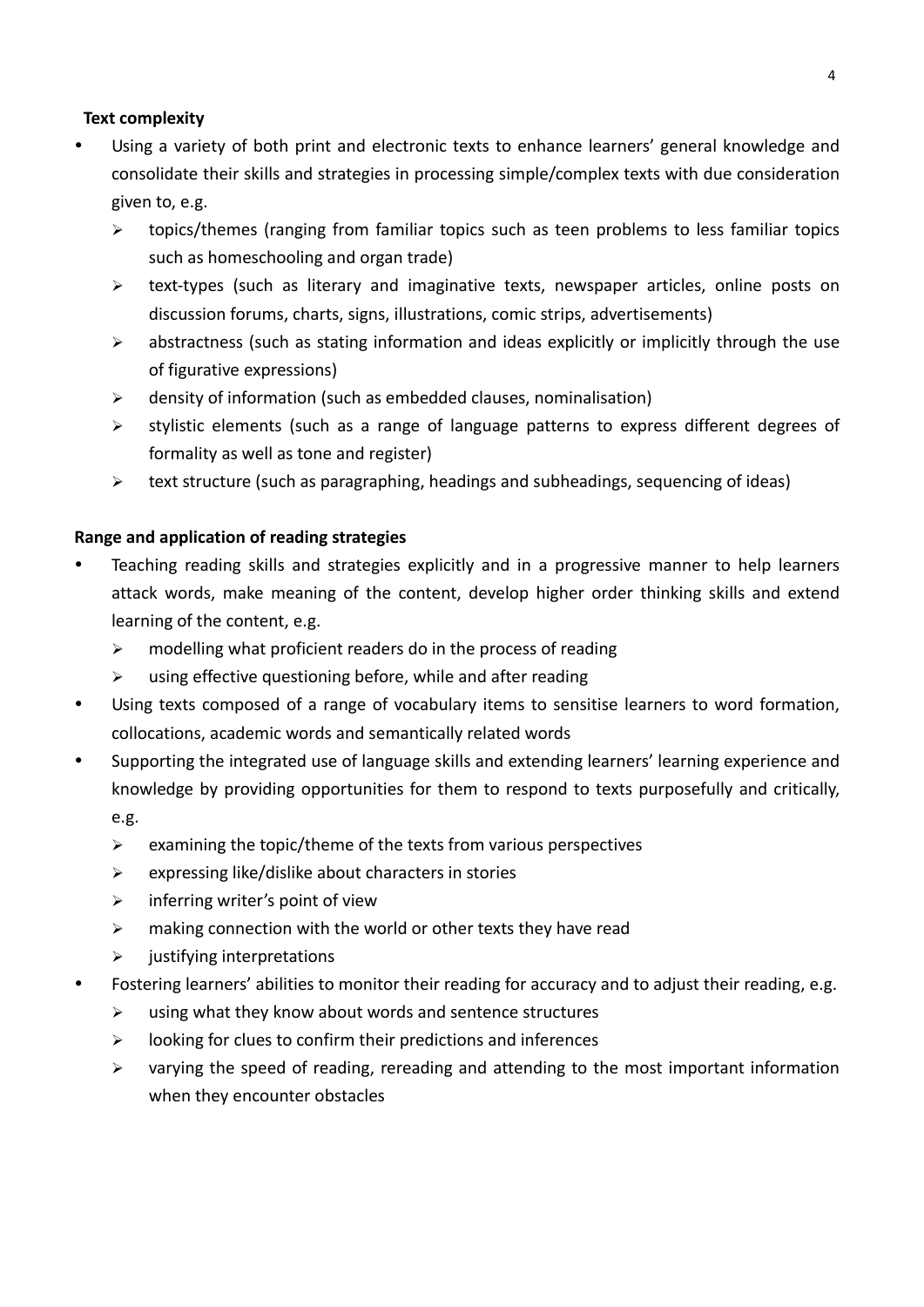

- Developing learners' skills in self-editing as well as reflecting on own writing based on feedback from teachers or peers
- Reducing the amount of teacher support provided as learners progress to promote learner independence